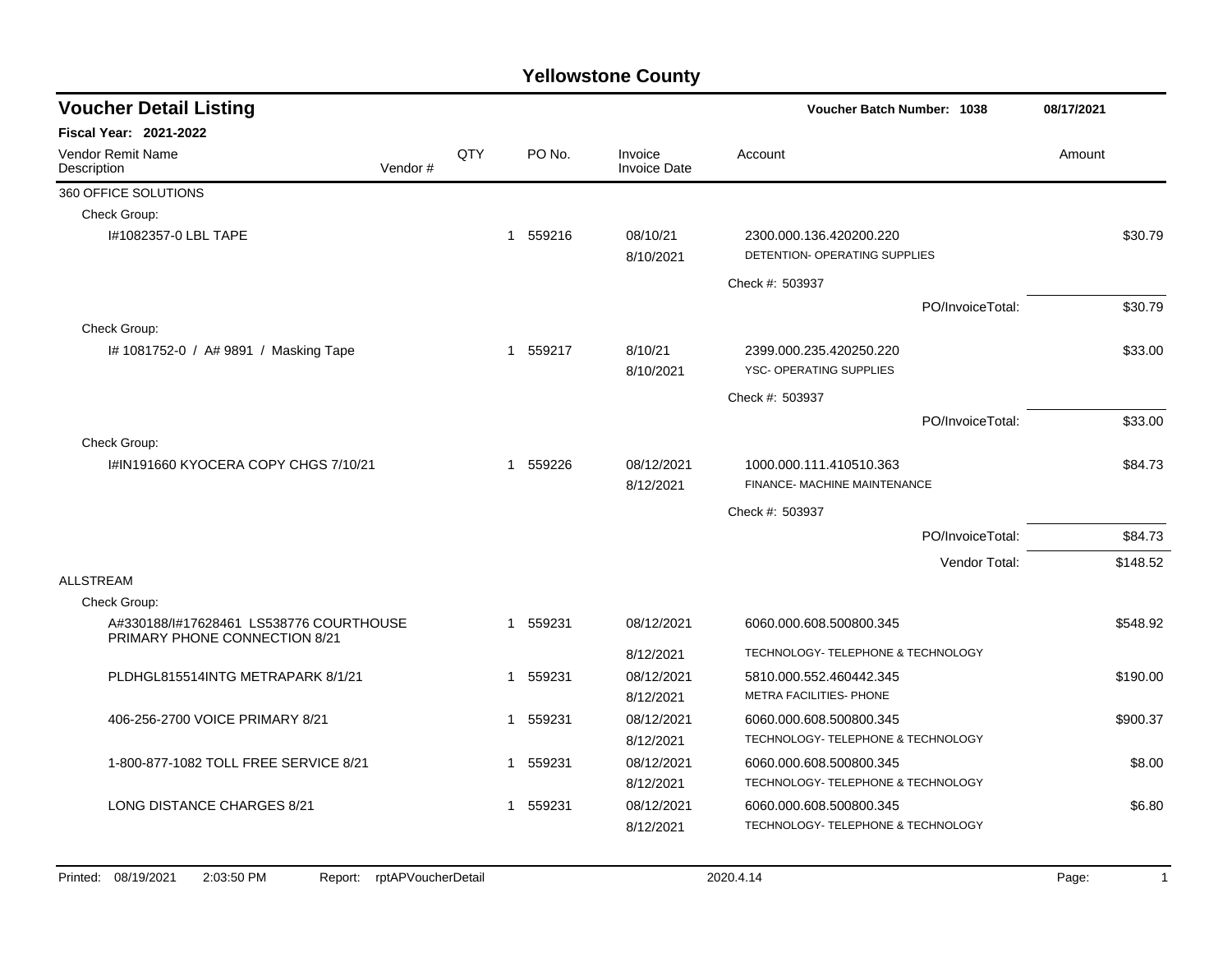|                                     |         |     |              |          | <b>Yellowstone County</b>      |                                                               |            |
|-------------------------------------|---------|-----|--------------|----------|--------------------------------|---------------------------------------------------------------|------------|
| <b>Voucher Detail Listing</b>       |         |     |              |          |                                | <b>Voucher Batch Number: 1038</b>                             | 08/17/2021 |
| <b>Fiscal Year: 2021-2022</b>       |         |     |              |          |                                |                                                               |            |
| Vendor Remit Name<br>Description    | Vendor# | QTY |              | PO No.   | Invoice<br><b>Invoice Date</b> | Account                                                       | Amount     |
| FCC REGULATORY FEES 8/21            |         |     | $\mathbf{1}$ | 559231   | 08/12/2021<br>8/12/2021        | 6060.000.608.500800.345<br>TECHNOLOGY- TELEPHONE & TECHNOLOGY | \$294.46   |
| <b>TAXES &amp; SURCHARGES 8/21</b>  |         |     | $\mathbf 1$  | 559231   | 08/12/2021<br>8/12/2021        | 6060.000.608.500800.345<br>TECHNOLOGY- TELEPHONE & TECHNOLOGY | \$112.53   |
|                                     |         |     |              |          |                                | Check #: 503938                                               |            |
|                                     |         |     |              |          |                                | PO/InvoiceTotal:                                              | \$2,061.08 |
| AMERICAN MEDICAL RESPONSE AMBULANCE |         |     |              |          |                                | Vendor Total:                                                 | \$2,061.08 |
| Check Group:                        |         |     |              |          |                                |                                                               |            |
| I#014-35344 AMBU TRANS (KH) 7-9-21  |         |     | $\mathbf{1}$ | 559220   | 8/10/21<br>8/10/2021           | 2300.000.136.420200.356<br>DETENTION- DOCTORS/HOSPITALS       | \$480.99   |
| I#014-35344 AMBU TRANS (SH) 7-16-21 |         |     | 1            | 559220   | 8/10/21<br>8/10/2021           | 2300.000.136.420200.356<br>DETENTION- DOCTORS/HOSPITALS       | \$488.62   |
| I#014-35344 AMBU TRANS (CF) 7-17-21 |         |     |              | 1 559220 | 8/10/21<br>8/10/2021           | 2300.000.136.420200.356<br>DETENTION- DOCTORS/HOSPITALS       | \$496.25   |
|                                     |         |     |              |          |                                | Check #: 503939                                               |            |
|                                     |         |     |              |          |                                | PO/InvoiceTotal:                                              | \$1,465.86 |
| ANGEL LIND'S DAIRY INC              |         |     |              |          |                                | Vendor Total:                                                 | \$1,465.86 |
| Check Group:                        |         |     |              |          |                                |                                                               |            |
| I# 8011410 A# YOUTHS / Dairy        |         |     |              | 1 559215 | 8/10/21<br>8/10/2021           | 2399.000.235.420250.223<br>YSC-FOOD                           | \$152.72   |
|                                     |         |     |              |          |                                | Check #: 503940                                               |            |
|                                     |         |     |              |          |                                | PO/InvoiceTotal:                                              | \$152.72   |
| <b>BARGREEN ELLINGSON INC</b>       | 046659  |     |              |          |                                | Vendor Total:                                                 | \$152.72   |
| Check Group:                        |         |     |              |          |                                |                                                               |            |
| I#009970265 TOILET PAPER            |         |     | 20           | 559214   | 8/10/21<br>8/10/2021           | 2300.000.136.420200.220<br>DETENTION- OPERATING SUPPLIES      | \$820.80   |
|                                     |         |     |              |          |                                |                                                               |            |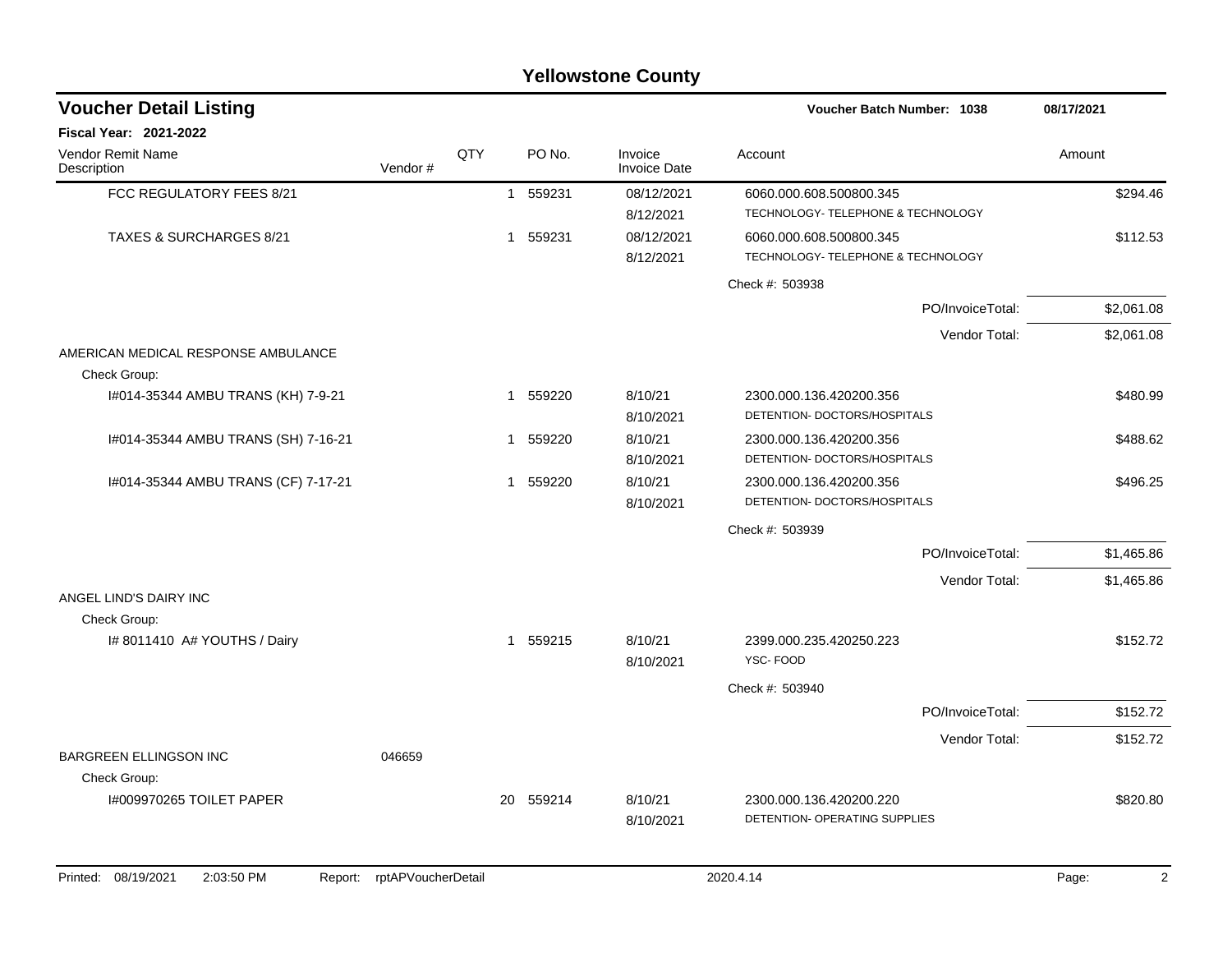|                                                                  |                            |     |           | <b>Yellowstone County</b>      |                                                          |                  |            |
|------------------------------------------------------------------|----------------------------|-----|-----------|--------------------------------|----------------------------------------------------------|------------------|------------|
| <b>Voucher Detail Listing</b>                                    |                            |     |           |                                | <b>Voucher Batch Number: 1038</b>                        |                  | 08/17/2021 |
| Fiscal Year: 2021-2022                                           |                            |     |           |                                |                                                          |                  |            |
| Vendor Remit Name<br>Description                                 | Vendor#                    | QTY | PO No.    | Invoice<br><b>Invoice Date</b> | Account                                                  |                  | Amount     |
| I#009970265 BODY SHAMPOO                                         |                            |     | 20 559214 | 8/10/21<br>8/10/2021           | 2300.000.136.420200.220<br>DETENTION- OPERATING SUPPLIES |                  | \$1,164.00 |
| I#009970265 33 GAL CAN LINER                                     |                            | 11  | 559214    | 8/10/21<br>8/10/2021           | 2300.000.136.420200.220<br>DETENTION- OPERATING SUPPLIES |                  | \$365.20   |
|                                                                  |                            |     |           |                                | Check #: 503941                                          |                  |            |
|                                                                  |                            |     |           |                                |                                                          | PO/InvoiceTotal: | \$2,350.00 |
|                                                                  |                            |     |           |                                |                                                          | Vendor Total:    | \$2,350.00 |
| BILLINGS CONSTRUCTION SUPPLY<br>Check Group:                     |                            |     |           |                                |                                                          |                  |            |
| 1#127901 Port-A-Pot Rental 7/31/21                               |                            |     | 1 559237  | 08/12/2021                     | 1000.000.728.430901.220                                  |                  | \$117.05   |
|                                                                  |                            |     |           | 8/12/2021                      | RIVERSIDE CEM- OPERATING SUPPLIES                        |                  |            |
|                                                                  |                            |     |           |                                | Check #: 503942                                          |                  |            |
|                                                                  |                            |     |           |                                |                                                          | PO/InvoiceTotal: | \$117.05   |
| <b>BILLINGS YELLOW CAB</b><br>Check Group:                       | 036343                     |     |           |                                |                                                          | Vendor Total:    | \$117.05   |
| I#1262 TAXI SERVICE JULY 2021                                    |                            | 5   | 559211    | 8/10/21<br>8/10/2021           | 2300.000.136.420200.310<br>DETENTION- PRISONER TRANSPORT |                  | \$36.25    |
|                                                                  |                            |     |           |                                | Check #: 503943                                          |                  |            |
|                                                                  |                            |     |           |                                |                                                          | PO/InvoiceTotal: | \$36.25    |
|                                                                  |                            |     |           |                                |                                                          | Vendor Total:    | \$36.25    |
| BOB BARKER COMPANY, INC                                          | 001977                     |     |           |                                |                                                          |                  |            |
| Check Group:                                                     |                            |     |           |                                |                                                          |                  |            |
| I# INV1650762 A# YELMT4:YELMT2 / Uniform shorts for<br>detention |                            |     | 1 559213  | 8/10/21                        | 2399.000.235.420250.226                                  |                  | \$91.80    |
|                                                                  |                            |     |           | 8/10/2021                      | YSC- CLOTHING & UNIFORMS                                 |                  |            |
|                                                                  |                            |     |           |                                | Check #: 503944                                          |                  |            |
|                                                                  |                            |     |           |                                |                                                          | PO/InvoiceTotal: | \$91.80    |
| BREWER, ROBERT A                                                 |                            |     |           |                                |                                                          | Vendor Total:    | \$91.80    |
|                                                                  |                            |     |           |                                |                                                          |                  |            |
| Printed: 08/19/2021<br>2:03:50 PM                                | Report: rptAPVoucherDetail |     |           |                                | 2020.4.14                                                |                  | Page:<br>3 |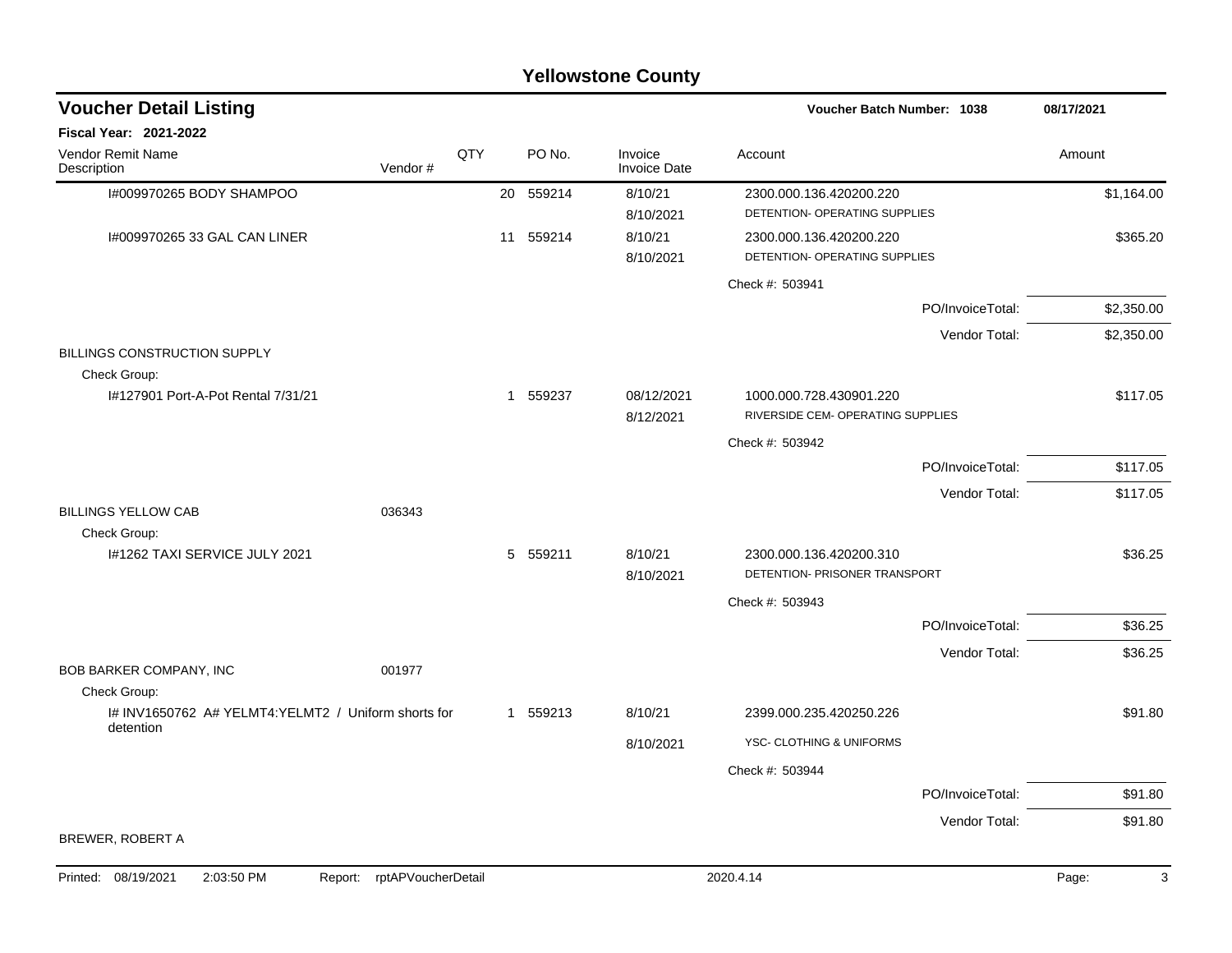| <b>Voucher Detail Listing</b>                                                      |     |             |          |                                |                                    | 08/17/2021 |  |
|------------------------------------------------------------------------------------|-----|-------------|----------|--------------------------------|------------------------------------|------------|--|
| <b>Fiscal Year: 2021-2022</b>                                                      |     |             |          |                                |                                    |            |  |
| Vendor Remit Name<br>Description<br>Vendor#                                        | QTY |             | PO No.   | Invoice<br><b>Invoice Date</b> | Account                            | Amount     |  |
| Check Group:                                                                       |     |             |          |                                |                                    |            |  |
| 2021 MONTANA FAIR CONTRACT - 4H JUDGING -<br>ROBERT BREWER                         |     | $\mathbf 1$ | 559205   | 8/10/21                        | 5810.000.557.460442.743            | \$1,234.88 |  |
|                                                                                    |     |             |          | 8/10/2021                      | METRA FAIR- JUDGES/SUPERINTENDANCE |            |  |
|                                                                                    |     |             |          |                                | Check #: 503945                    |            |  |
|                                                                                    |     |             |          |                                | PO/InvoiceTotal:                   | \$1,234.88 |  |
|                                                                                    |     |             |          |                                | Vendor Total:                      | \$1,234.88 |  |
| <b>BRICE'S MASTERCLEAN</b><br>047819                                               |     |             |          |                                |                                    |            |  |
| Check Group:                                                                       |     |             |          |                                |                                    |            |  |
| Invoice #505845/Carpet Cleaning at Weed District Office                            |     |             | 1 559201 | 8/10/21                        | 2140.000.403.431100.366            | \$197.60   |  |
|                                                                                    |     |             |          | 8/10/2021                      | WEED- REPAIR & MAINT BUILDINGS     |            |  |
|                                                                                    |     |             |          |                                | Check #: 503946                    |            |  |
|                                                                                    |     |             |          |                                | PO/InvoiceTotal:                   | \$197.60   |  |
|                                                                                    |     |             |          |                                | Vendor Total:                      | \$197.60   |  |
| CENTURYLINK                                                                        |     |             |          |                                |                                    |            |  |
| Check Group:                                                                       |     |             |          |                                |                                    |            |  |
| A#M4062458619-936M 101AT1ZF BLNGMTBNH00;<br>BLNGMTMADC1 8/1/21 217 N 27th          |     | 1           | 559228   | 08/12/2021                     | 6060.000.608.500800.345            | \$453.64   |  |
|                                                                                    |     |             |          | 8/12/2021                      | TECHNOLOGY- TELEPHONE & TECHNOLOGY |            |  |
| A#M4062458620-938M 101AT1ZF BLNGMTFRH01;<br>BLNGMTMADC1 8/1/21 CH Phone Connection |     | 1           | 559228   | 08/12/2021                     | 6060.000.608.500800.345            | \$453.64   |  |
|                                                                                    |     |             |          | 8/12/2021                      | TECHNOLOGY- TELEPHONE & TECHNOLOGY |            |  |
| A#M4062458621-940M 101AT1ZF BLNGMTMADC1<br>BLNGMTMSHAA 8/1/21 3165 King Ave E      |     | 1           | 559228   | 08/12/2021                     | 6060.000.608.500800.345            | \$453.64   |  |
|                                                                                    |     |             |          | 8/12/2021                      | TECHNOLOGY- TELEPHONE & TECHNOLOGY |            |  |
| A#M4062458673-285M 101AT1ZF BLNGMTMADC1<br>BLNHMTFFH00 8/1/21 410 S. 26th St       |     | 1           | 559228   | 08/12/2021                     | 2399.000.235.420250.345            | \$453.64   |  |
|                                                                                    |     |             |          | 8/12/2021                      | YSC-TELEPHONE & TECHNOLOGY         |            |  |
|                                                                                    |     |             |          |                                | Check #: 503947                    |            |  |
|                                                                                    |     |             |          |                                | PO/InvoiceTotal:                   | \$1,814.56 |  |
| $O1$ and $O2$ and $O3$                                                             |     |             |          |                                |                                    |            |  |

Check Group: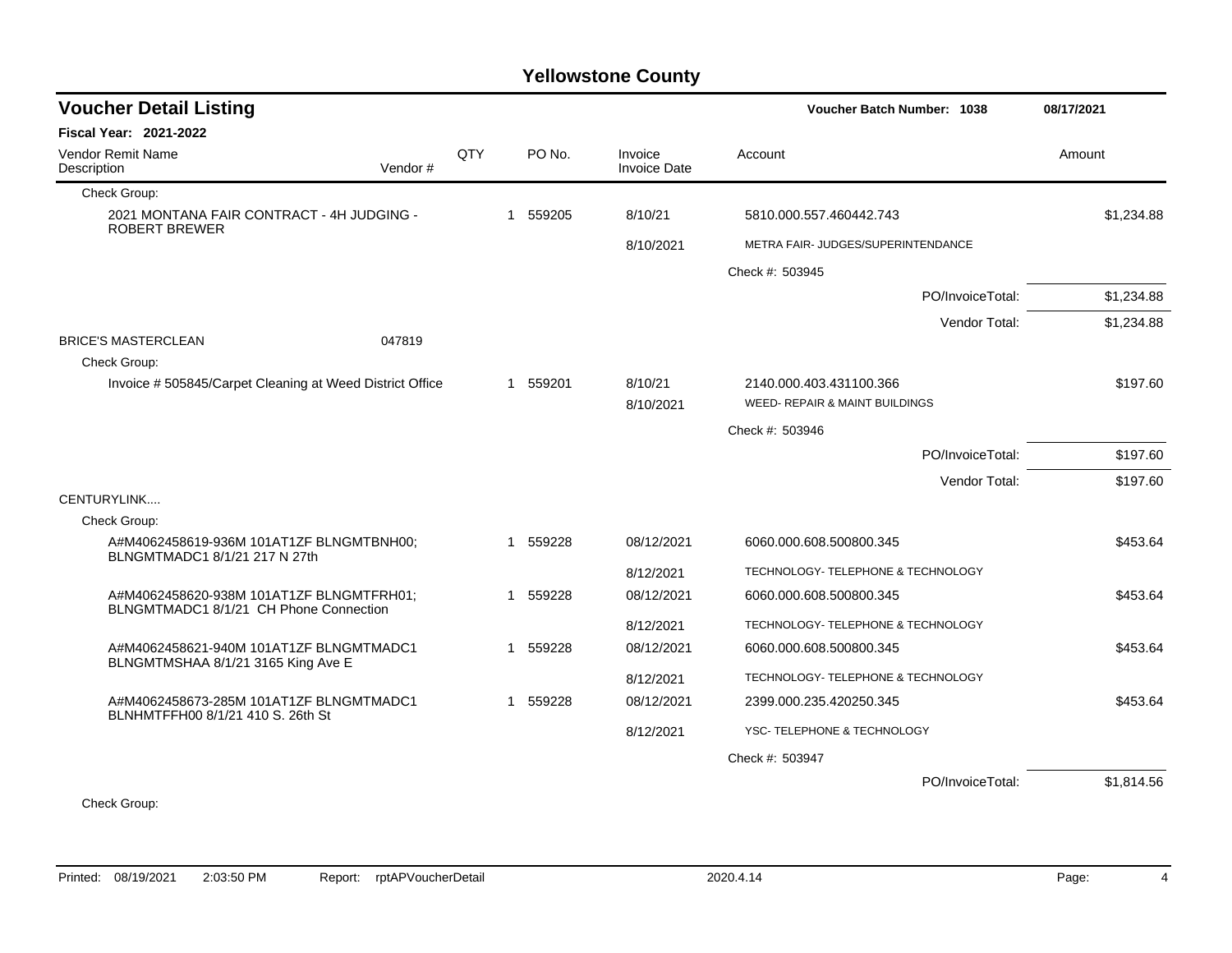| <b>Voucher Detail Listing</b>                                          |                    |              |          |                                | <b>Voucher Batch Number: 1038</b>                        |                  | 08/17/2021 |
|------------------------------------------------------------------------|--------------------|--------------|----------|--------------------------------|----------------------------------------------------------|------------------|------------|
| <b>Fiscal Year: 2021-2022</b>                                          |                    |              |          |                                |                                                          |                  |            |
| Vendor Remit Name<br>Description<br>Vendor#                            | QTY                |              | PO No.   | Invoice<br><b>Invoice Date</b> | Account                                                  |                  | Amount     |
| A#4062566831-446B 4 Choice Bus Lines 8/1/21 308 6th<br>Ave N.          |                    | $\mathbf{1}$ | 559229   | 08/12/2021                     | 6060.000.608.500800.345                                  |                  | \$54.46    |
|                                                                        |                    |              |          | 8/12/2021                      | TECHNOLOGY- TELEPHONE & TECHNOLOGY                       |                  |            |
| A#4062566840-444B 4 Choice Bus Lines 8/1/21                            |                    | $\mathbf 1$  | 559229   | 08/12/2021                     | 6060.000.608.500800.345                                  |                  | \$191.14   |
|                                                                        |                    |              |          | 8/12/2021                      | TECHNOLOGY- TELEPHONE & TECHNOLOGY                       |                  |            |
| A#4062945900-448B 4 Choice Bus Lines 8/1/21 3165 King<br>Ave E         |                    |              | 1 559229 | 08/12/2021                     | 6060.000.608.500800.345                                  |                  | \$54.46    |
|                                                                        |                    |              |          | 8/12/2021                      | TECHNOLOGY- TELEPHONE & TECHNOLOGY                       |                  |            |
|                                                                        |                    |              |          |                                | Check #: 503947                                          |                  |            |
|                                                                        |                    |              |          |                                |                                                          | PO/InvoiceTotal: | \$300.06   |
| Check Group:                                                           |                    |              |          |                                |                                                          |                  |            |
| A#4062455983-428B YSCO BLDG 8/1/21                                     |                    | 1            | 559230   | 8/12/2021<br>8/12/2021         | 2300.000.135.420180.345<br>MISC - TELEPHONE & TECHNOLOGY |                  | \$99.31    |
|                                                                        |                    |              |          |                                |                                                          |                  |            |
|                                                                        |                    |              |          |                                | Check #: 503947                                          |                  |            |
|                                                                        |                    |              |          |                                |                                                          | PO/InvoiceTotal: | \$99.31    |
| CIGLER, JUDITH                                                         |                    |              |          |                                |                                                          | Vendor Total:    | \$2,213.93 |
| Check Group:                                                           |                    |              |          |                                |                                                          |                  |            |
| 2021 MONTANA FAIR ART BARN JUDGE - JUDY                                |                    | $\mathbf 1$  | 559202   | 8/10/21                        | 5810.000.557.460442.743                                  |                  | \$125.00   |
| <b>CIGLER</b>                                                          |                    |              |          | 8/10/2021                      | METRA FAIR- JUDGES/SUPERINTENDANCE                       |                  |            |
|                                                                        |                    |              |          |                                | Check #: 503948                                          |                  |            |
|                                                                        |                    |              |          |                                |                                                          | PO/InvoiceTotal: | \$125.00   |
|                                                                        |                    |              |          |                                |                                                          | Vendor Total:    | \$125.00   |
| CLAY, BONNIE JO                                                        |                    |              |          |                                |                                                          |                  |            |
| Check Group:                                                           |                    |              |          |                                |                                                          |                  |            |
| 2021 MONTANA FAIR CONTRACT - OPEN HORSE<br>SHOW JUDGE - BONNIE JO CLAY |                    | $\mathbf 1$  | 559210   | 8/10/21                        | 5810.000.557.460442.743                                  |                  | \$1,794.50 |
|                                                                        |                    |              |          | 8/10/2021                      | METRA FAIR- JUDGES/SUPERINTENDANCE                       |                  |            |
|                                                                        |                    |              |          |                                | Check #: 503949                                          |                  |            |
|                                                                        |                    |              |          |                                |                                                          | PO/InvoiceTotal: | \$1,794.50 |
|                                                                        |                    |              |          |                                |                                                          | Vendor Total:    | \$1,794.50 |
| Printed: 08/19/2021<br>2:03:50 PM<br>Report:                           | rptAPVoucherDetail |              |          |                                | 2020.4.14                                                |                  | 5<br>Page: |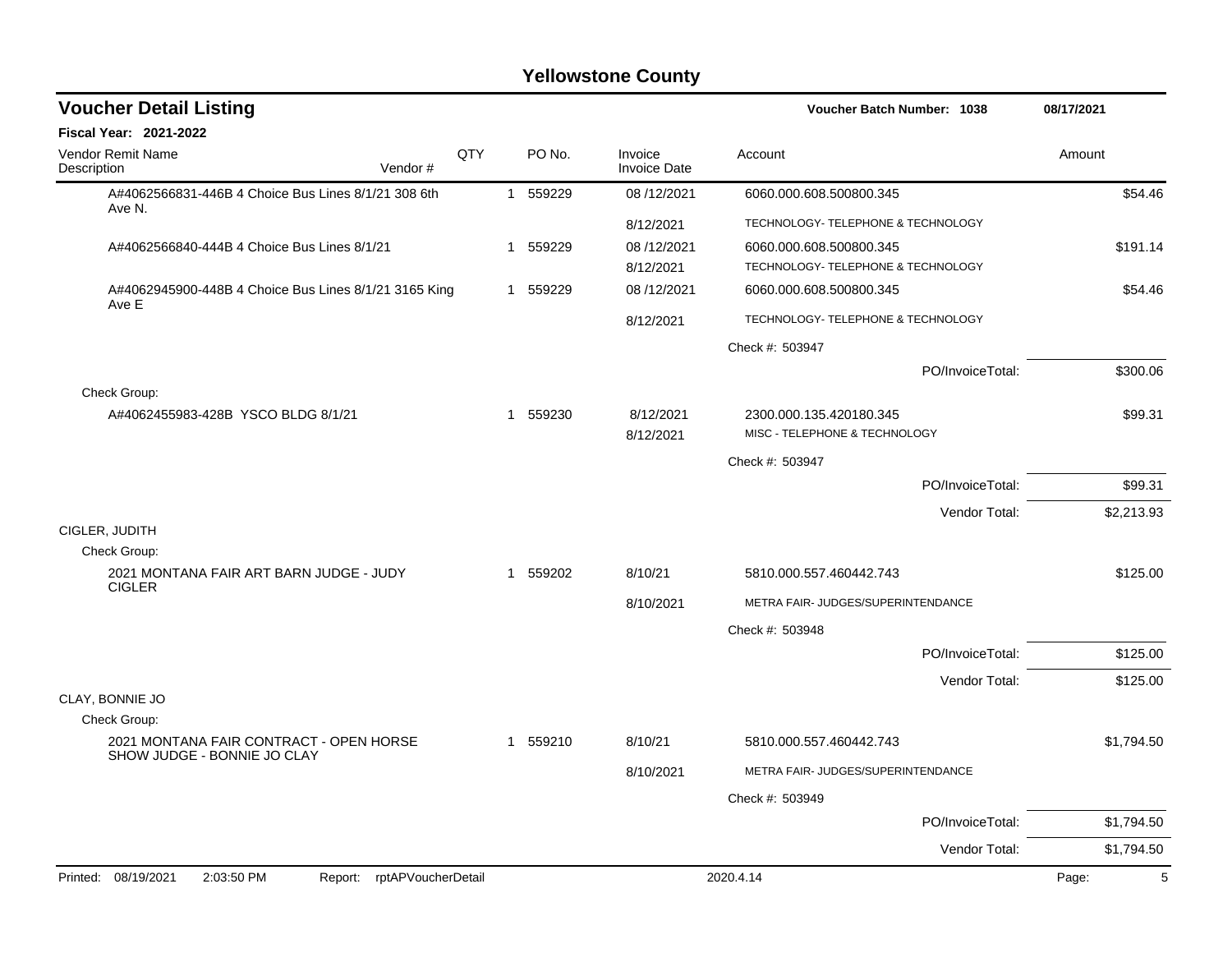| <b>Voucher Detail Listing</b>                                      |      | <b>Voucher Batch Number: 1038</b> |                                | 08/17/2021                                                    |                  |            |
|--------------------------------------------------------------------|------|-----------------------------------|--------------------------------|---------------------------------------------------------------|------------------|------------|
| <b>Fiscal Year: 2021-2022</b>                                      |      |                                   |                                |                                                               |                  |            |
| <b>Vendor Remit Name</b><br>Vendor#<br>Description                 | QTY  | PO No.                            | Invoice<br><b>Invoice Date</b> | Account                                                       |                  | Amount     |
| DNRC.                                                              |      |                                   |                                |                                                               |                  |            |
| Check Group:                                                       |      |                                   |                                |                                                               |                  |            |
| APPLICATION FOR ROAD EASEMENT, 8/9/21                              |      | 1 559204                          | 8/10/21<br>8/10/2021           | 2110.000.401.430200.220<br>ROAD- OPERATING SUPPLIES           |                  | \$50.00    |
|                                                                    |      |                                   |                                | Check #: 503950                                               |                  |            |
|                                                                    |      |                                   |                                |                                                               | PO/InvoiceTotal: | \$50.00    |
|                                                                    |      |                                   |                                |                                                               | Vendor Total:    | \$50.00    |
| <b>ECONOPRINT</b>                                                  |      |                                   |                                |                                                               |                  |            |
| Check Group:                                                       |      |                                   |                                |                                                               |                  |            |
| I#309289 DC COURT SHEETS (GREEN)                                   |      | 1 559219                          | 8/10/21<br>8/10/2021           | 2300.000.136.420200.220<br>DETENTION- OPERATING SUPPLIES      |                  | \$111.50   |
|                                                                    |      |                                   |                                | Check #: 503951                                               |                  |            |
|                                                                    |      |                                   |                                |                                                               | PO/InvoiceTotal: | \$111.50   |
|                                                                    |      |                                   |                                |                                                               | Vendor Total:    | \$111.50   |
| HIEB, MIRANDA L.                                                   |      |                                   |                                |                                                               |                  |            |
| Check Group:<br>2021 FAIR CONTRACT - 4H JUDGING - MIRANDA HIEB     |      | 1 559208                          | 8/10/21                        |                                                               |                  | \$400.00   |
|                                                                    |      |                                   | 8/10/2021                      | 5810.000.557.460442.743<br>METRA FAIR- JUDGES/SUPERINTENDANCE |                  |            |
|                                                                    |      |                                   |                                | Check #: 503952                                               |                  |            |
|                                                                    |      |                                   |                                |                                                               | PO/InvoiceTotal: | \$400.00   |
|                                                                    |      |                                   |                                |                                                               | Vendor Total:    | \$400.00   |
| JIM HICKS DENTAL SERVICES PC                                       |      |                                   |                                |                                                               |                  |            |
| Check Group:                                                       |      |                                   |                                |                                                               |                  |            |
| I#YCDF0721 DENTAL SERVICE JULY 2021                                | 52.5 | 559221                            | 8/10/21<br>8/10/2021           | 2300.000.136.420200.398<br>DETENTION- VAR CONTRACT SERVICES   |                  | \$6,300.00 |
| I#YCDF0721 ASSISTANT HRS JULY 072021                               |      | 44.5 559221                       | 8/10/21<br>8/10/2021           | 2300.000.136.420200.398<br>DETENTION- VAR CONTRACT SERVICES   |                  | \$845.50   |
|                                                                    |      |                                   |                                | Check #: 503953                                               |                  |            |
|                                                                    |      |                                   |                                |                                                               | PO/InvoiceTotal: | \$7,145.50 |
|                                                                    |      |                                   |                                |                                                               | Vendor Total:    | \$7,145.50 |
| Printed: 08/19/2021<br>2:03:50 PM<br>rptAPVoucherDetail<br>Report: |      |                                   |                                | 2020.4.14                                                     |                  | 6<br>Page: |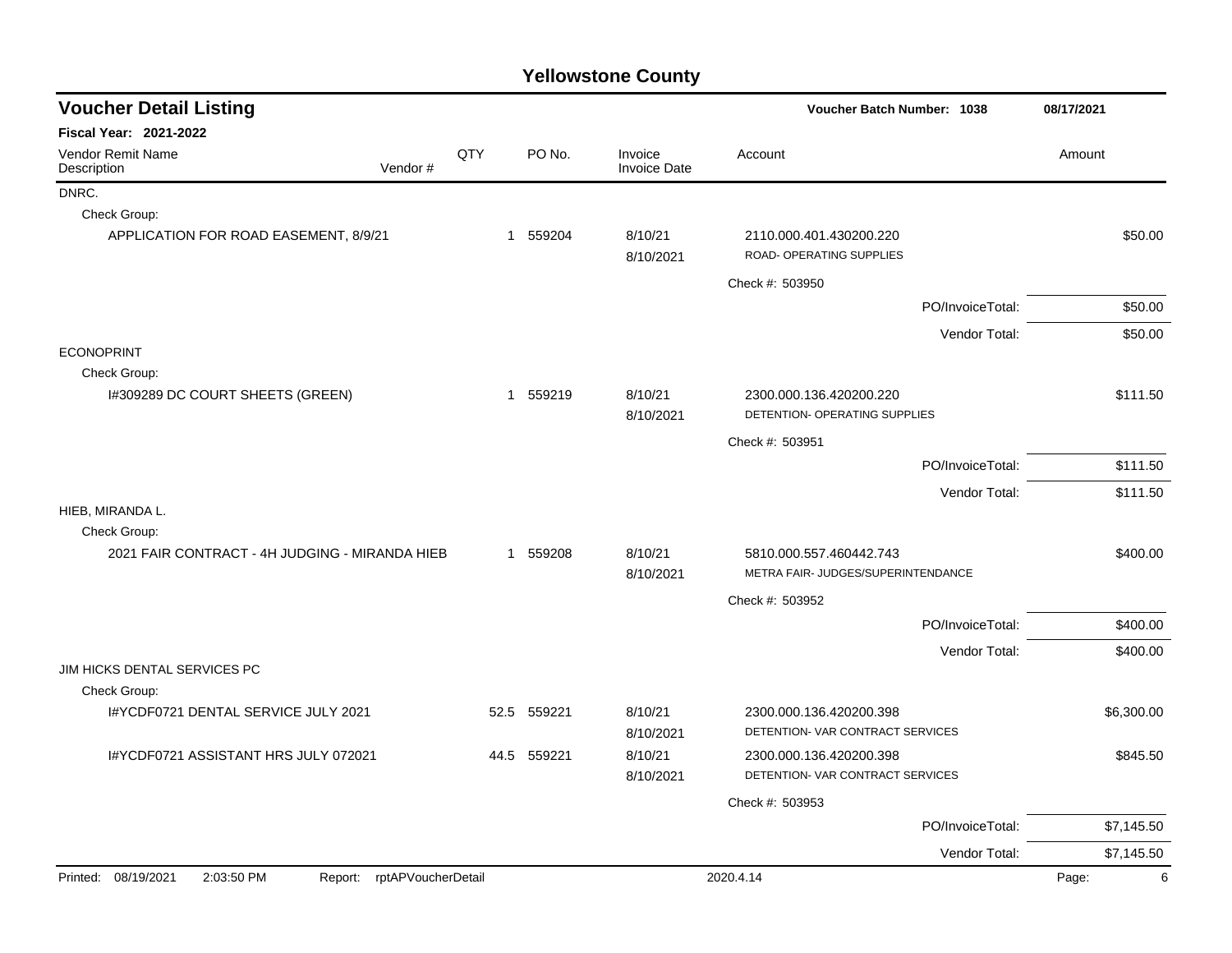| <b>Voucher Detail Listing</b>                                           |         |     |              |          |                                | <b>Voucher Batch Number: 1038</b>                             | 08/17/2021       |          |
|-------------------------------------------------------------------------|---------|-----|--------------|----------|--------------------------------|---------------------------------------------------------------|------------------|----------|
| <b>Fiscal Year: 2021-2022</b>                                           |         |     |              |          |                                |                                                               |                  |          |
| <b>Vendor Remit Name</b><br>Description                                 | Vendor# | QTY |              | PO No.   | Invoice<br><b>Invoice Date</b> | Account                                                       |                  | Amount   |
| <b>JURO'S MEDICAL INC</b>                                               |         |     |              |          |                                |                                                               |                  |          |
| Check Group:                                                            |         |     |              |          |                                |                                                               |                  |          |
| I#00416520 LEGREST                                                      |         |     | -1           | 559218   | 8/10/21<br>8/10/2021           | 2300.000.136.420200.351<br>DETENTION- MEDICAL/DENTAL SUPPLIES |                  | \$128.00 |
| 1#00416520 LEGREST                                                      |         |     | $\mathbf{1}$ | 559218   | 8/10/21<br>8/10/2021           | 2300.000.136.420200.351<br>DETENTION- MEDICAL/DENTAL SUPPLIES |                  | \$128.00 |
|                                                                         |         |     |              |          |                                | Check #: 503954                                               |                  |          |
|                                                                         |         |     |              |          |                                |                                                               | PO/InvoiceTotal: | \$256.00 |
|                                                                         |         |     |              |          |                                |                                                               | Vendor Total:    | \$256.00 |
| KRAMER, ROBERT                                                          |         |     |              |          |                                |                                                               |                  |          |
| Check Group:                                                            |         |     |              |          |                                |                                                               |                  |          |
| 2021 MONTANA FAIR CONTRACT - ART BARN<br>SUPERINTENDENT ROBERT KRAMER   |         |     | $\mathbf{1}$ | 559207   | 8/10/21                        | 5810.000.557.460442.743                                       |                  | \$125.00 |
|                                                                         |         |     |              |          | 8/10/2021                      | METRA FAIR- JUDGES/SUPERINTENDANCE                            |                  |          |
|                                                                         |         |     |              |          |                                | Check #: 503955                                               |                  |          |
|                                                                         |         |     |              |          |                                |                                                               | PO/InvoiceTotal: | \$125.00 |
|                                                                         |         |     |              |          |                                |                                                               | Vendor Total:    | \$125.00 |
| LEE ENTERPRISES OF MONTANA                                              |         |     |              |          |                                |                                                               |                  |          |
| Check Group:                                                            |         |     |              |          |                                |                                                               |                  |          |
| A#10260010395 -O#57262 PH Marijuana Resolution of<br>Intent 7/26-8/1/21 |         |     |              | 1 559225 | 08/12/2021                     | 1000.000.199.411800.337                                       |                  | \$58.50  |
|                                                                         |         |     |              |          | 8/12/2021                      | MISC- PUBLICITY/ADVERTISING                                   |                  |          |
| A#10260010395 O#57267 PH Local Option Marijuana                         |         |     |              | 1 559225 | 08/12/2021                     | 1000.000.199.411800.337                                       |                  | \$58.50  |
| 7/26-8/1/21                                                             |         |     |              |          | 8/12/2021                      | MISC- PUBLICITY/ADVERTISING                                   |                  |          |
|                                                                         |         |     |              |          |                                | Check #: 503956                                               |                  |          |
|                                                                         |         |     |              |          |                                |                                                               | PO/InvoiceTotal: | \$117.00 |
|                                                                         |         |     |              |          |                                |                                                               | Vendor Total:    | \$117.00 |
| LEVEL 3 COMMUNICATIONS LLC                                              |         |     |              |          |                                |                                                               |                  |          |

Check Group: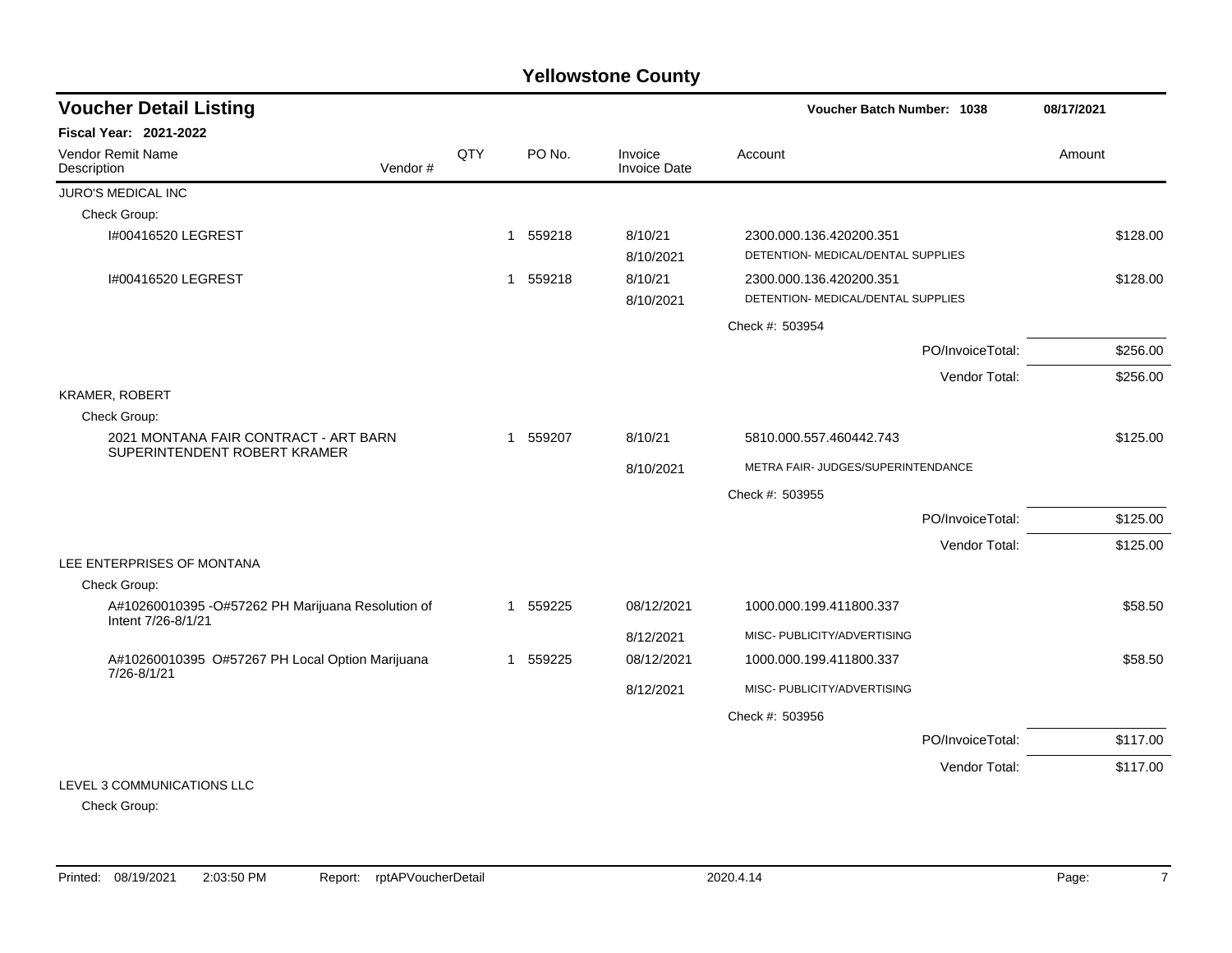| <b>Voucher Detail Listing</b>                             |         |     |          |                                | Voucher Batch Number: 1038                                   |                  | 08/17/2021 |
|-----------------------------------------------------------|---------|-----|----------|--------------------------------|--------------------------------------------------------------|------------------|------------|
| <b>Fiscal Year: 2021-2022</b>                             |         |     |          |                                |                                                              |                  |            |
| Vendor Remit Name<br>Description                          | Vendor# | QTY | PO No.   | Invoice<br><b>Invoice Date</b> | Account                                                      |                  | Amount     |
| A#5-CMSP5CXK I#238211146 BACKUP 3165 KING AVE<br>E 8/1/21 |         |     | 1 559232 | 08/12/2021                     | 6060.000.608.500800.345                                      |                  | \$581.44   |
|                                                           |         |     |          | 8/12/2021                      | TECHNOLOGY- TELEPHONE & TECHNOLOGY                           |                  |            |
|                                                           |         |     |          |                                | Check #: 503957                                              |                  |            |
|                                                           |         |     |          |                                |                                                              | PO/InvoiceTotal: | \$581.44   |
|                                                           |         |     |          |                                |                                                              | Vendor Total:    | \$581.44   |
| <b>MEADOW GREEN SALES</b><br>Check Group:                 |         |     |          |                                |                                                              |                  |            |
| I#14898 Mulch Blade, Nuts/Bolts                           |         |     | 1 559224 | 08/12/2021<br>8/12/2021        | 1000.000.728.430901.220<br>RIVERSIDE CEM- OPERATING SUPPLIES |                  | \$71.78    |
|                                                           |         |     |          |                                | Check #: 503958                                              |                  |            |
|                                                           |         |     |          |                                |                                                              | PO/InvoiceTotal: | \$71.78    |
|                                                           |         |     |          |                                |                                                              | Vendor Total:    | \$71.78    |
| <b>METRAPARK</b>                                          | 021687  |     |          |                                |                                                              |                  |            |
| Check Group:<br>MONTANA FAIR GIFT CARDS FOR EMPLOYEES OF  |         |     | 1 559200 | 8/10/21                        | 5810.000.557.460442.220                                      |                  | \$800.00   |
| THE DAY                                                   |         |     |          |                                |                                                              |                  |            |
|                                                           |         |     |          | 8/10/2021                      | METRA FAIR- OPERATING SUPPLIES                               |                  |            |
|                                                           |         |     |          |                                | Check #: 503959                                              |                  |            |
|                                                           |         |     |          |                                |                                                              | PO/InvoiceTotal: | \$800.00   |
| MONTANA DAKOTA UTILITIES<br>Check Group:                  | 040762  |     |          |                                |                                                              | Vendor Total:    | \$800.00   |
| A#15449010006; 3165 KING AVE E 8/2/21                     |         |     | 1 559223 | 08/12/2021<br>8/12/2021        | 2300.000.146.411200.344<br><b>FACILITIES JAIL- GAS</b>       |                  | \$2,412.11 |
|                                                           |         |     |          |                                | Check #: 503960                                              |                  |            |
|                                                           |         |     |          |                                |                                                              | PO/InvoiceTotal: | \$2,412.11 |
|                                                           |         |     |          |                                |                                                              | Vendor Total:    | \$2,412.11 |
| NORTHWESTERN ENERGY<br>Check Group:                       | 045035  |     |          |                                |                                                              |                  |            |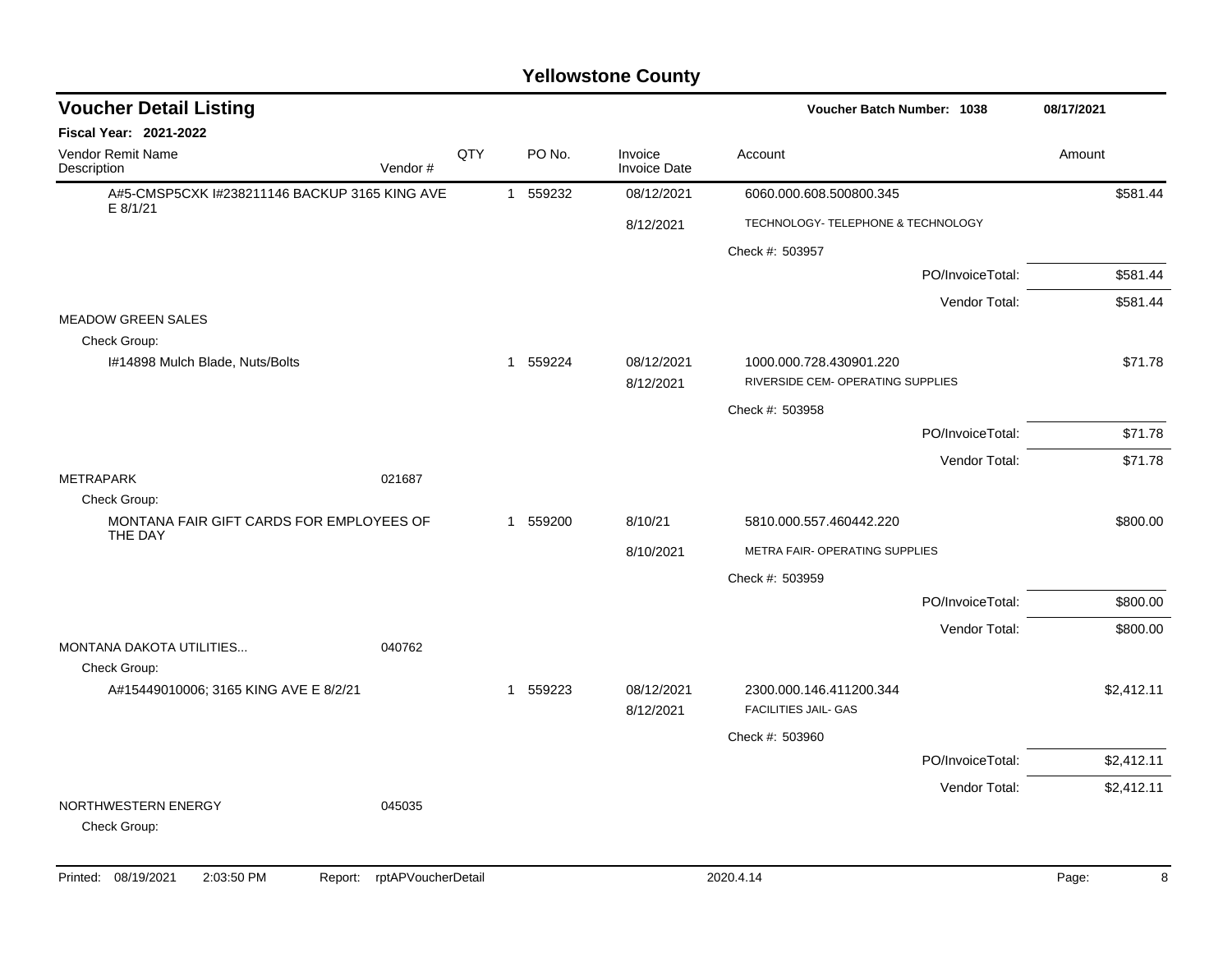| <b>Voucher Detail Listing</b>                             |                     |     |   |          |                                | <b>Voucher Batch Number: 1038</b> |                  | 08/17/2021 |
|-----------------------------------------------------------|---------------------|-----|---|----------|--------------------------------|-----------------------------------|------------------|------------|
| <b>Fiscal Year: 2021-2022</b>                             |                     |     |   |          |                                |                                   |                  |            |
| Vendor Remit Name<br>Description                          | Vendor#             | QTY |   | PO No.   | Invoice<br><b>Invoice Date</b> | Account                           |                  | Amount     |
| A# 0782545-8 / 413 S 27th ST /<br><b>Monthly Charges</b>  | 06/25/21 - 07/29/21 |     |   | 1 559212 | 8/10/21                        | 2399.000.235.420250.341           |                  | \$29.15    |
|                                                           |                     |     |   |          | 8/10/2021                      | <b>YSC- ELECTRICITY</b>           |                  |            |
| A# 1135399-2 / 407 S, 27th St /<br><b>Monthly Charges</b> | 06/25/21 - 07/29/21 |     |   | 1 559212 | 8/10/21                        | 2399.000.235.420250.341           |                  | \$185.13   |
|                                                           |                     |     |   |          | 8/10/2021                      | YSC- ELECTRICITY                  |                  |            |
|                                                           |                     |     |   |          |                                | Check #: 503961                   |                  |            |
|                                                           |                     |     |   |          |                                |                                   | PO/InvoiceTotal: | \$214.28   |
| Check Group:                                              |                     |     |   |          |                                |                                   |                  |            |
| A#1876379-7; 26th St Unmetered 8/3/21                     |                     |     | 1 | 559233   | 08/12/2021                     | 1000.000.145.411200.341           |                  | \$36.43    |
|                                                           |                     |     |   |          | 8/12/2021                      | FACILITIES-ELECTRICITY            |                  |            |
|                                                           |                     |     |   |          |                                | Check #: 503961                   |                  |            |
|                                                           |                     |     |   |          |                                |                                   | PO/InvoiceTotal: | \$36.43    |
| Check Group:                                              |                     |     |   |          |                                |                                   |                  |            |
| A#3456425-2 3150 KING AVE E 7/30/21                       |                     |     |   | 1 559234 | 08/12/2021                     | 2300.000.146.411200.341           |                  | \$75.66    |
|                                                           |                     |     |   |          | 8/12/2021                      | FACILITIES JAIL- ELECTRICITY      |                  |            |
|                                                           |                     |     |   |          |                                | Check #: 503961                   |                  |            |
|                                                           |                     |     |   |          |                                |                                   | PO/InvoiceTotal: | \$75.66    |
| Check Group:                                              |                     |     |   |          |                                |                                   |                  |            |
| A#0945242-6 COURTHOUSE PK LOT 8/2/21                      |                     |     | 1 | 559235   | 08/12/2021                     | 1000.000.145.411200.341           |                  | \$13.99    |
|                                                           |                     |     |   |          | 8/12/2021                      | FACILITIES-ELECTRICITY            |                  |            |
| A#2010020-2 208 1/2 N 24TH ST 8/2/21                      |                     |     | 1 | 559235   | 08/12/2021                     | 1000.000.145.411200.341           |                  | \$6.00     |
|                                                           |                     |     |   |          | 8/12/2021                      | FACILITIES-ELECTRICITY            |                  |            |
| A#1551217-1 3246 KING AVE E 8/2/21                        |                     |     | 1 | 559235   | 08/12/2021                     | 2300.000.146.411200.341           |                  | \$16.95    |
|                                                           |                     |     |   |          | 8/12/2021                      | FACILITIES JAIL- ELECTRICITY      |                  |            |
| A#3454058-3 ASPEN TRAIL 7/29/21                           |                     |     |   | 1 559235 | 08/12/2021                     | 2689.000.000.460430.362           |                  | \$69.91    |
|                                                           |                     |     |   |          | 8/12/2021                      | RSID 769M PARK MAINT & REPAIRS    |                  |            |
|                                                           |                     |     |   |          |                                | Check #: 503961                   |                  |            |
|                                                           |                     |     |   |          |                                |                                   | PO/InvoiceTotal: | \$106.85   |
| Check Group:                                              |                     |     |   |          |                                |                                   |                  |            |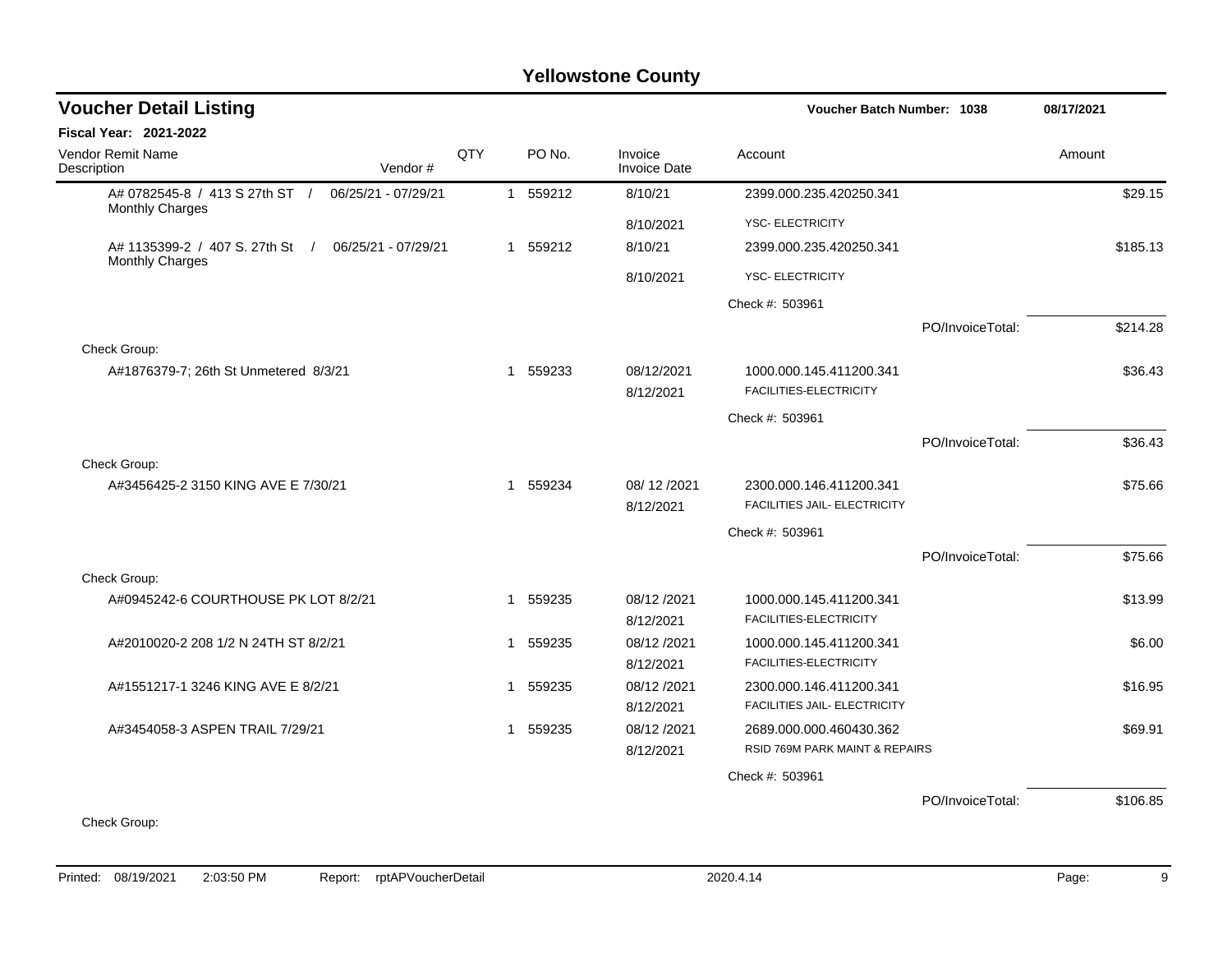| <b>Voucher Detail Listing</b>                         |                    |     |              |          |                                | Voucher Batch Number: 1038                                       |                  | 08/17/2021  |
|-------------------------------------------------------|--------------------|-----|--------------|----------|--------------------------------|------------------------------------------------------------------|------------------|-------------|
| <b>Fiscal Year: 2021-2022</b>                         |                    |     |              |          |                                |                                                                  |                  |             |
| <b>Vendor Remit Name</b><br>Description               | Vendor#            | QTY |              | PO No.   | Invoice<br><b>Invoice Date</b> | Account                                                          |                  | Amount      |
| A#0996564-1; Facilites Riverside Cem 8/4/21           |                    |     |              | 1 559236 | 08/12/2021<br>8/12/2021        | 1000.000.728.430901.340<br>RIVERSIDE CEM- UTILITIES              |                  | \$127.42    |
| A#0266699-8; Elect Serv Tanglewood 8/4/21             |                    |     | 1            | 559236   | 08/12/2021<br>8/12/2021        | 2561.000.000.460430.362<br>RSID 634M HARRIS PARK MAINT & REPAIRS |                  | \$50.42     |
| A#3018494-9 3203 Willow Wood 7/29/21                  |                    |     | 1            | 559236   | 08/12/2021<br>8/12/2021        | 2689.000.000.460430.362<br>RSID 769M PARK MAINT & REPAIRS        |                  | \$81.00     |
|                                                       |                    |     |              |          |                                | Check #: 503961                                                  |                  |             |
|                                                       |                    |     |              |          |                                |                                                                  | PO/InvoiceTotal: | \$258.84    |
|                                                       |                    |     |              |          |                                |                                                                  | Vendor Total:    | \$692.06    |
| NUTRIEN AG SOLUTIONS<br>Check Group:                  |                    |     |              |          |                                |                                                                  |                  |             |
| I#46350408 Herbicide                                  |                    |     | 1            | 559203   | 08/10/2021<br>8/10/2021        | 2140.000.403.431100.222<br>WEED- CHEM, LAB & MED SUPPLIES        |                  | \$312.80    |
| I#46362033/VM Premix Blend for 2021 Salt Cedar        |                    |     | $\mathbf 1$  | 559203   | 08/10/2021                     | 2140.000.403.431100.222                                          |                  | \$24,812.80 |
| maintenance project. 4 totes at 250 gallons each.     |                    |     |              |          | 8/10/2021                      | WEED- CHEM, LAB & MED SUPPLIES                                   |                  |             |
| I#46350408/ Herbicide for 2021 Salt Cedar maintenance |                    |     |              | 1 559203 | 08/10/2021                     | 2840.000.403.431113.222                                          |                  | \$24,500.00 |
| project, 4 totes at 250 gallons each.                 |                    |     |              |          | 8/10/2021                      | SALTCEDAR GRANT WE47                                             |                  |             |
|                                                       |                    |     |              |          |                                | Check #: 503962                                                  |                  |             |
|                                                       |                    |     |              |          |                                |                                                                  | PO/InvoiceTotal: | \$49,625.60 |
|                                                       |                    |     |              |          |                                |                                                                  | Vendor Total:    | \$49,625.60 |
| <b>OSBORN, PAMELA S</b><br>Check Group:               |                    |     |              |          |                                |                                                                  |                  |             |
| 2021 MONTANA FAIR HERITAGE DEPT JUDGING -             |                    |     | $\mathbf{1}$ | 559209   | 08/10/21                       | 5810.000.557.460442.743                                          |                  | \$178.98    |
| PAMELA OSBORN                                         |                    |     |              |          | 8/11/2021                      | METRA FAIR- JUDGES/SUPERINTENDANCE                               |                  |             |
|                                                       |                    |     |              |          |                                | Check #: 503963                                                  |                  |             |
|                                                       |                    |     |              |          |                                |                                                                  | PO/InvoiceTotal: | \$178.98    |
|                                                       |                    |     |              |          |                                |                                                                  | Vendor Total:    | \$178.98    |
| <b>REPUBLIC SERVICES #892</b>                         |                    |     |              |          |                                |                                                                  |                  |             |
| Check Group:                                          |                    |     |              |          |                                |                                                                  |                  |             |
| Printed: 08/19/2021<br>2:03:50 PM<br>Report:          | rptAPVoucherDetail |     |              |          |                                | 2020.4.14                                                        |                  | 10<br>Page: |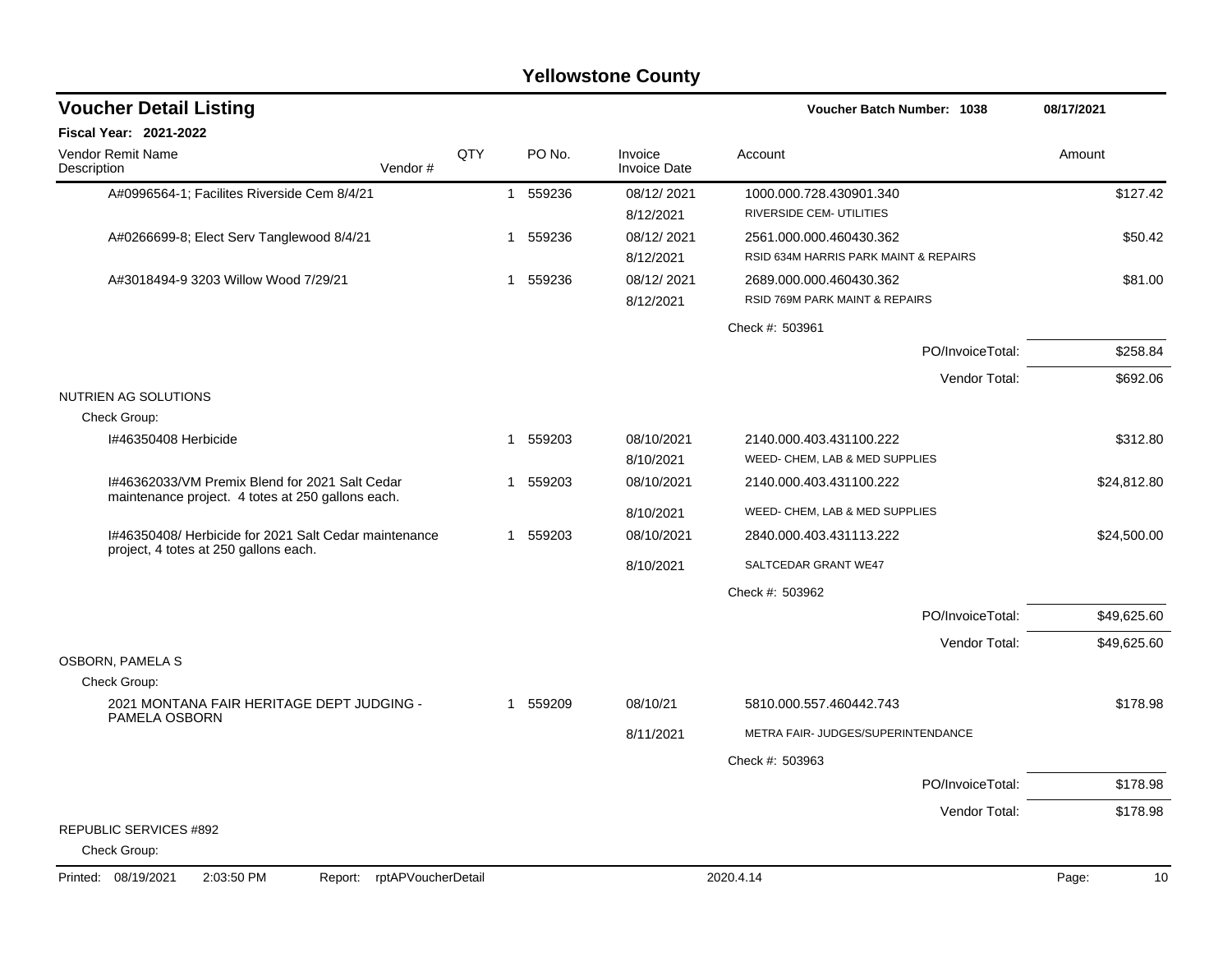| <b>Voucher Detail Listing</b>                       |                            |     |              |          |                                | Voucher Batch Number: 1038                                           | 08/17/2021  |
|-----------------------------------------------------|----------------------------|-----|--------------|----------|--------------------------------|----------------------------------------------------------------------|-------------|
| Fiscal Year: 2021-2022                              |                            |     |              |          |                                |                                                                      |             |
| Vendor Remit Name<br>Description                    | Vendor#                    | QTY |              | PO No.   | Invoice<br><b>Invoice Date</b> | Account                                                              | Amount      |
| A#30892-0018795 I#949297 7/28/21 Riverside Cemetery |                            |     |              | 1 559227 | 08/12/2021<br>8/12/2021        | 1000.000.728.430901.398<br>RIVERSIDE CEM- VARIABLE CONTRACT SERVICES | \$72.99     |
|                                                     |                            |     |              |          |                                | Check #: 503964                                                      |             |
|                                                     |                            |     |              |          |                                | PO/InvoiceTotal:                                                     | \$72.99     |
|                                                     |                            |     |              |          |                                | Vendor Total:                                                        | \$72.99     |
| SHAULES, JIM<br>Check Group:                        |                            |     |              |          |                                |                                                                      |             |
| CEMETARY MAINT July 2021                            |                            |     | $\mathbf 1$  | 559238   | 08/12/2021<br>8/12/2021        | 7303.000.727.430900.362<br>SHEPHERD CEM- MAINT & REPAIRS             | \$975.00    |
|                                                     |                            |     |              |          |                                | Check #: 503965                                                      |             |
|                                                     |                            |     |              |          |                                | PO/InvoiceTotal:                                                     | \$975.00    |
|                                                     |                            |     |              |          |                                | Vendor Total:                                                        | \$975.00    |
| SUTTON, JACQUELINE<br>Check Group:                  |                            |     |              |          |                                |                                                                      |             |
| 2021 MONTANA FAIR 4H JUDGE, RABBIT                  |                            |     | $\mathbf{1}$ | 559206   | 8/10/21                        | 5810.000.557.460442.743                                              | \$487.12    |
| SHOWMANSHIP - JACKIE SUTTON                         |                            |     |              |          | 8/10/2021                      | METRA FAIR- JUDGES/SUPERINTENDANCE                                   |             |
|                                                     |                            |     |              |          |                                | Check #: 503966                                                      |             |
|                                                     |                            |     |              |          |                                | PO/InvoiceTotal:                                                     | \$487.12    |
|                                                     |                            |     |              |          |                                | Vendor Total:                                                        | \$487.12    |
| YELLOWSTONE COUNTY NEWS<br>Check Group:             | 006690                     |     |              |          |                                |                                                                      |             |
| I#112551 PH Overturn Marijuana                      |                            |     | $\mathbf{1}$ | 559222   | 08/12/2021                     | 1000.000.199.411800.337                                              | \$55.50     |
|                                                     |                            |     |              |          | 8/12/2021                      | MISC- PUBLICITY/ADVERTISING                                          |             |
| I#112552 PH Commisioners Intent 3% Marijuana Tax    |                            |     | $\mathbf{1}$ | 559222   | 08/12/2021                     | 1000.000.199.411800.337                                              | \$55.50     |
| I#112734 Notice Of Passage Res of Intent            |                            |     | $\mathbf{1}$ | 559222   | 8/12/2021<br>08/12/2021        | MISC- PUBLICITY/ADVERTISING<br>1000.000.199.411800.337               | \$25.00     |
|                                                     |                            |     |              |          | 8/12/2021                      | MISC- PUBLICITY/ADVERTISING                                          |             |
| I#112735 PH Blue Creek Fire Svc                     |                            |     | 1            | 559222   | 08/12/2021                     | 1000.000.199.411800.337                                              | \$37.50     |
|                                                     |                            |     |              |          | 8/12/2021                      | MISC- PUBLICITY/ADVERTISING                                          |             |
|                                                     |                            |     |              |          |                                | Check #: 503967                                                      |             |
| Printed: 08/19/2021<br>2:03:50 PM                   | Report: rptAPVoucherDetail |     |              |          |                                | 2020.4.14                                                            | Page:<br>11 |